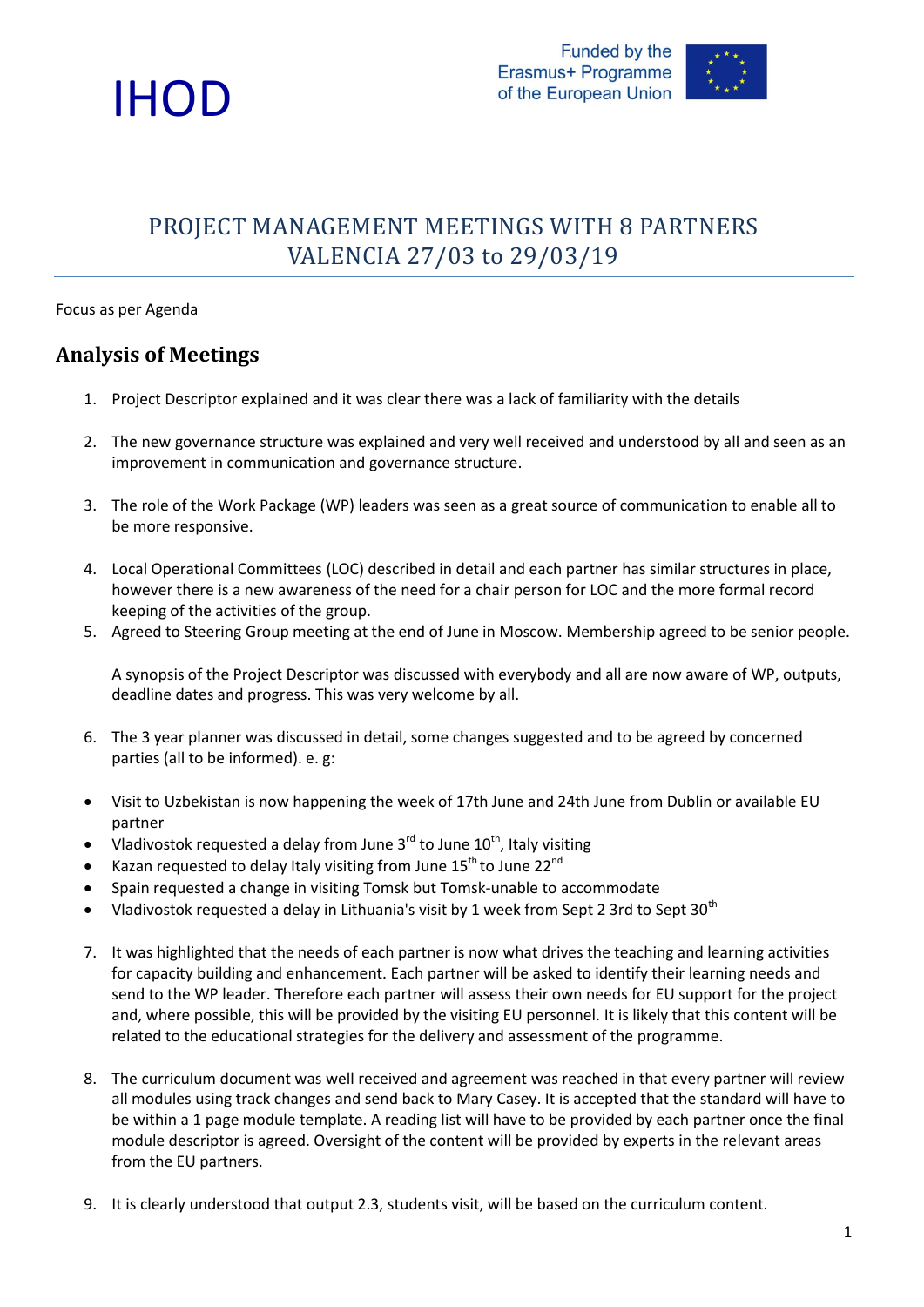## IHOD



- 10. All 8 partners are keen to implement at least 1 or 2 modules from the programme, by integrating them with their existing Masters programme.
- 11. It is unlikely that the programme will be implemented in its entirety in any of the partners.
- 10. Partners are very clear regarding the benefits of the programme to the students and they now have a better understanding of what students can learn and how they can benefit for the masters programme.
- 11. Agreed that the website for IHOD will be completed and active within the next 8 to 10 days. Each partner can then populate their own individual websites thereafter.
- 13. Dissemination of the project will be undertaken at local events (conferences) in each partner and other opportunities.
- 14. 3 Year planner discussed in detail with all partner and this is now to be read in conjunction with the project descriptor and the governance structure document.
- 15. There continues to be issues regarding banking arrangements. Partners advised to outline the challenges in detail, clearly stating the steps taken to try address the issue and email same to Mary who will contact the EU person. The steering committee needs to be made aware of these issues.
- 16. The EU monitoring guidelines were discussed in detail to enable the partners to be adequately prepared for potential visits.
- 17. To improve communication, agreed to make available all minutes of all meetings across all levels of all partners on the website.
- 18. Equipment: originally all agreed 5 purchase Tele-conferencing equipment. Now Kazan is not sure. Bukhara and Tashkent want teleconferencing equipment. Tomsk is looking at equipment to help with providing distance learning. Vietnam wants teleconferencing equipment as do Vladivostok. Tomsk to send price range to Mary as soon as possible
- 19. Agreed items for circulation:
	- (a) Record from these management meetings with all partners.

(b) Outline of governance structure document which also has a synopsis of all WP, outputs and deadline dates. As The EU requires circulation of their report on the Monitoring experience of Uzbekistan - Mary will do same and to indicate how the issues raised are addressed. It is therefore more of a progress report. (d) An updated 3 year planner.

(e) An outline of the requirements for EU monitoring to assist partners in understanding what is required.

(f)Word version of the curriculum document.

- 20. Agreed that a standard evaluation format for each activity would be developed and circulated 4 same 4 be completed by those providing the activity and submit a synopsis report by the relevant WP leader.
- 21. It was noted that some attendees were tired from the long tourney it is important to ensure more participant-led activities are included in these teaching and learning opportunities,
- 22. Noted that the planned visit of the local hospital was very relevant in terms of telecare and "hospital in the home" care which is relevant to management of chronic illness.
- 23. An unexpected valuable spin arose from the hospital visit in the form of a research collaboration opportunity between practitioners in this hospital and the partner HEIs.